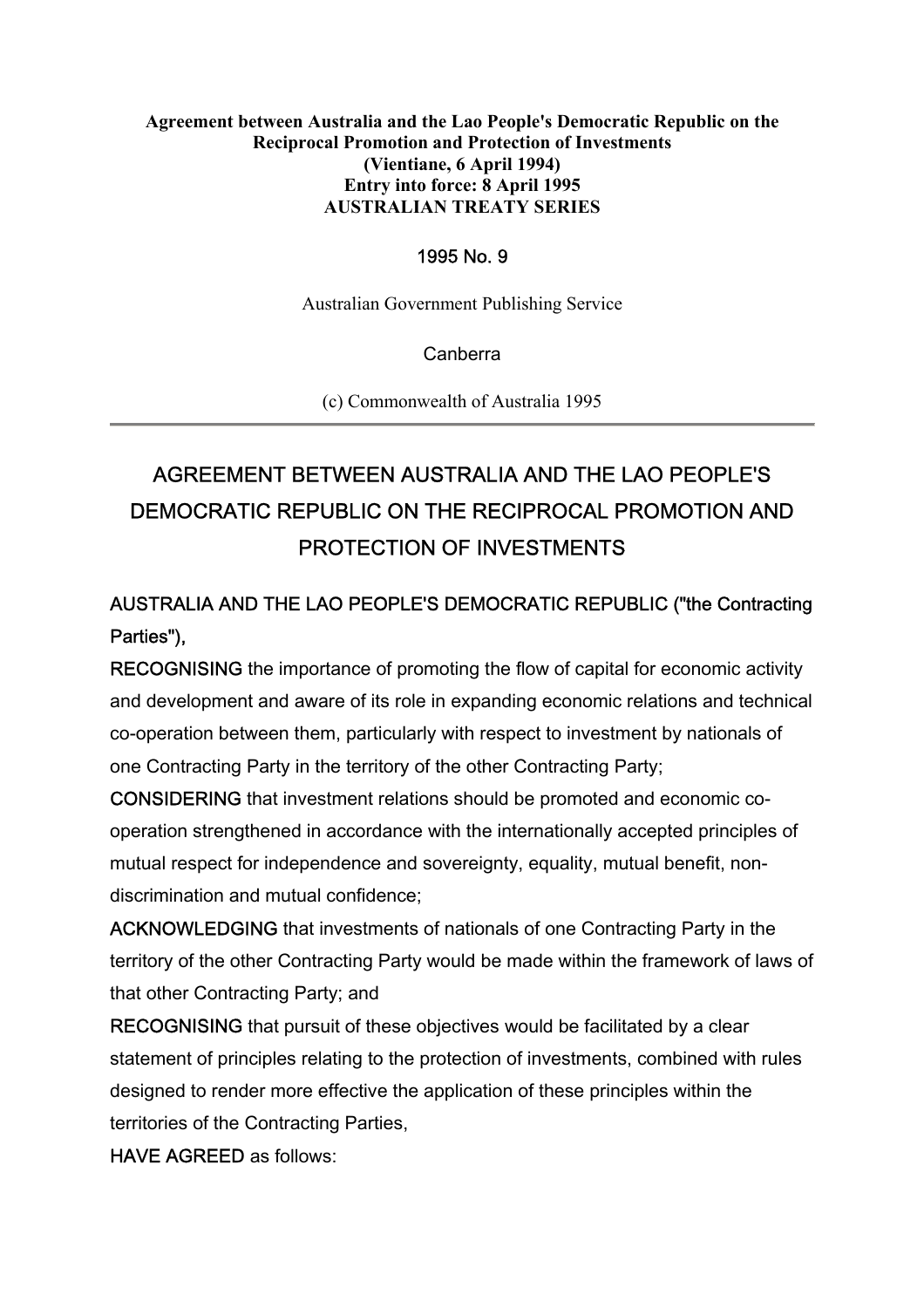# **Article 1 Definitions**

(1) For the purposes of this Agreement:

(a) "investment" means every kind of asset, owned or controlled by nationals of one Contracting Party and admitted by the other Contracting Party subject to its laws and investment policies applicable from time to time and includes:

(i) tangible and intangible property, including rights such as mortgage, liens and other pledges;

(ii) shares, stocks, bonds and debentures and any other form of participation in a company;

(iii) a loan or other claim to money or a claim to performance having economic value;

(iv) intellectual and industrial property rights, including rights with respect to copyright, patents, trademarks, trade names, industrial designs, trade secrets, knowhow and goodwill;

(v) business concessions and any other rights required to conduct economic activity and having economic value conferred by law or under a contract, including rights to engage in agriculture, forestry, fisheries and animal husbandry, to search for, extract or exploit natural resources and to manufacture, use and sell products; and (vi) activities associated with investments, such as the organisation and operation of business facilities, the acquisition, exercise and disposition of property rights including intellectual property rights, the raising of funds and the purchase and sale of foreign exchange;

(b) "return" means an amount yielded by or derived from an investment, including profits, dividends, interest, capital gains, royalty payments, management or technical assistance fees, payments in connection with intellectual property rights, and all other lawful income;

(c) "national" of a Contracting Party means:

(i) a company, or

(ii) a natural person who is a citizen of a Contracting Party or whose residence in a Contracting Party is not limited as to time under its law;

(d) "company" means any corporation, association, partnership, trust or other legally recognised entity that is duly incorporated, constituted, set up, or otherwise duly organised: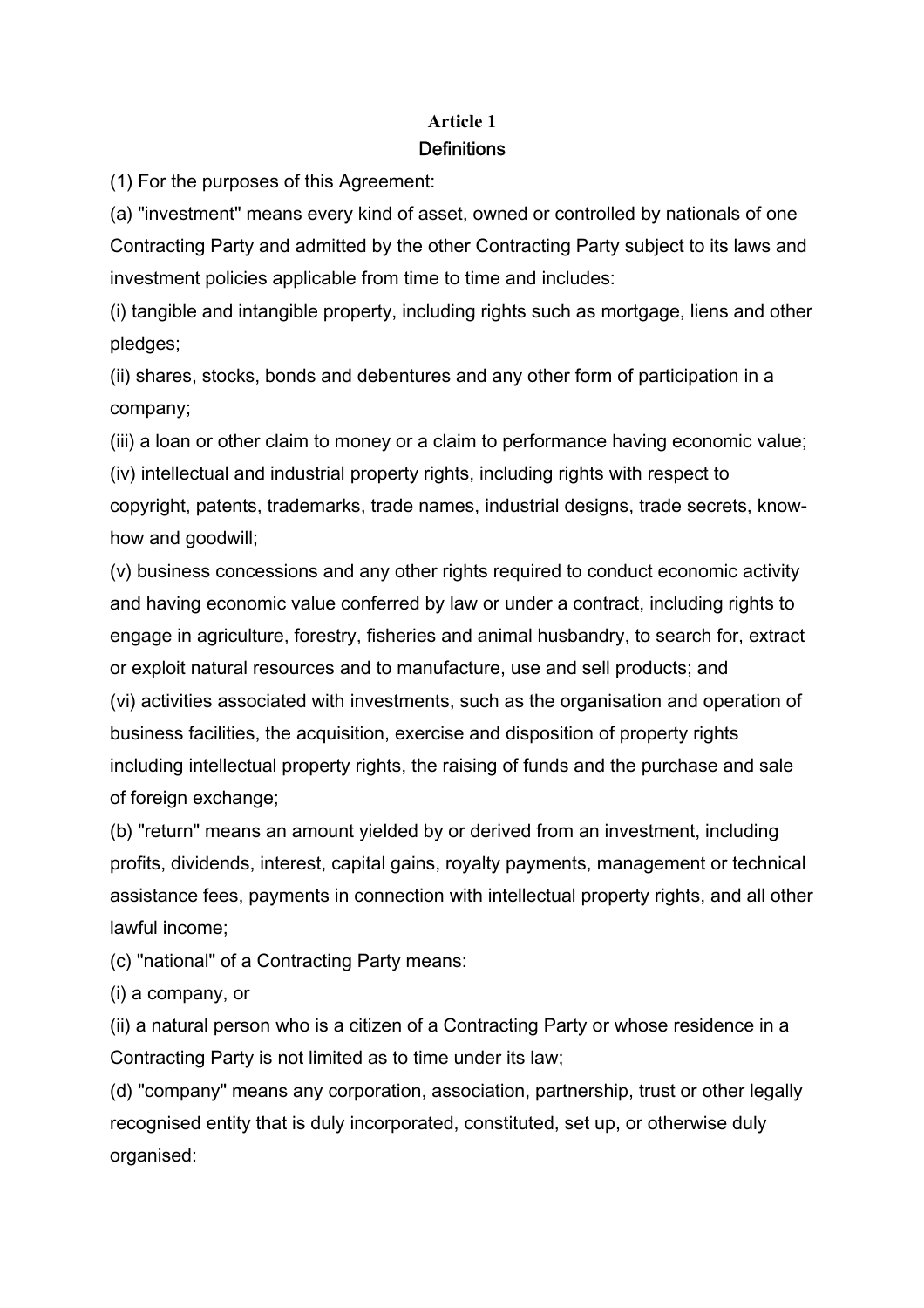(i) under the law of a Contracting Party, or

(ii) under the law of a third country and is owned or controlled by an entity described in paragraph (1)(d)(i) of this Article or by a natural person who is a national of a Contracting Party under its law,

regardless of whether or not the entity is organised for pecuniary gain, privately or otherwise owned, or organised with limited or unlimited liability;

(e) "freely convertible currency" means a convertible currency as classified by the International Monetary Fund or any currency that is widely traded in international foreign exchange markets;

(f) "territory" in relation to

(i) Australia means all the territory over which Australia has sovereignty or jurisdiction in accordance with international law and includes the territorial sea, maritime zone or continental shelf where Australia exercises its sovereignty, sovereign rights or jurisdiction in accordance with international law,

(ii) the Lao People's Democratic Republic means all the territory over which the Lao People's Democratic Republic has sovereignty and/or jurisdiction in accordance with international law.

(2) For the purposes of paragraph (1)(a) of this Article, returns that are invested shall be treated as investments and any alteration of the form in which assets are invested or reinvested shall not affect their character as investments.

(3) For the purposes of this Agreement, a natural person or company shall be regarded as controlling a company or an investment if the person or company has a substantial interest in the company or the investment. Any question arising out of this Agreement concerning the control of a company or an investment shall be resolved to the satisfaction of the Contracting Parties.

(4) A reference to "laws" in this Agreement shall be taken to include regulations made thereunder.

#### **Article 2**

#### Application of Agreement

(1) This Agreement shall apply to investments made after 1 January 1988 and admitted by each Contracting Party subject to its laws and investment policies applicable from time to time.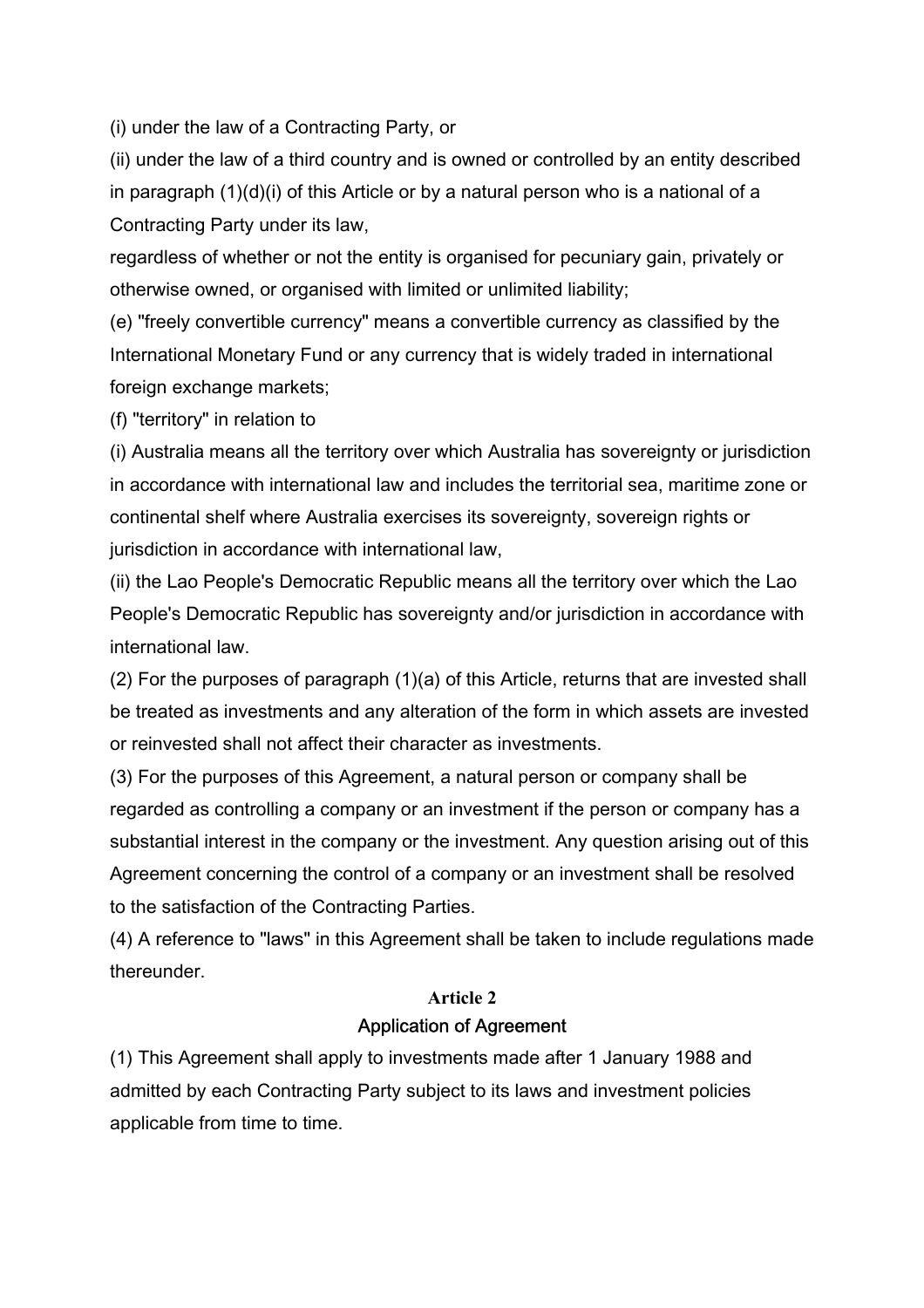(2) Where a company of a Contracting Party is owned or controlled by a citizen or a company of any third country, the Contracting Parties may decide jointly in consultation not to extend the rights and benefits of this Agreement to such company. (3) A company duly organised under the law of a Contracting Party shall not be treated as a national of the other Contracting Party, but any investments in that company by nationals of that other Contracting Party shall be protected by this Agreement.

(4) This Agreement shall not apply to a company organised under the law of a third country within the meaning of paragraph (1)(d)(ii) of Article 1 where the provisions of an investment protection agreement with that country have already been invoked in respect of the same matter.

(5) This Agreement shall not apply to a natural person who is not a citizen of a Contracting Party but whose residence in that Contracting Party is not limited as to time where:

(a) the provisions of an investment protection agreement between the other Contracting Party and the country of which the person is a citizen have already been invoked in respect of the same matter; or

(b) the person is a citizen of the other Contracting Party.

#### **Article 3**

# Promotion and protection of investments

(1) Each Contracting Party shall encourage and promote investments in its territory by nationals of the other Contracting Party and shall, in accordance with its laws and investment policies applicable from time to time, admit investments.

(2) A Contracting Party shall ensure fair and equitable treatment in its own territory to investments.

(3) A Contracting Party shall, subject to its laws, accord within its territory protection and security to investments and shall not impair the management, maintenance, use, enjoyment or disposal of investments.

(4) This Agreement shall not prevent a national of one Contracting Party from taking advantage of the provisions of any law or policy of the other Contracting Party which are more favourable than the provisions of this Agreement.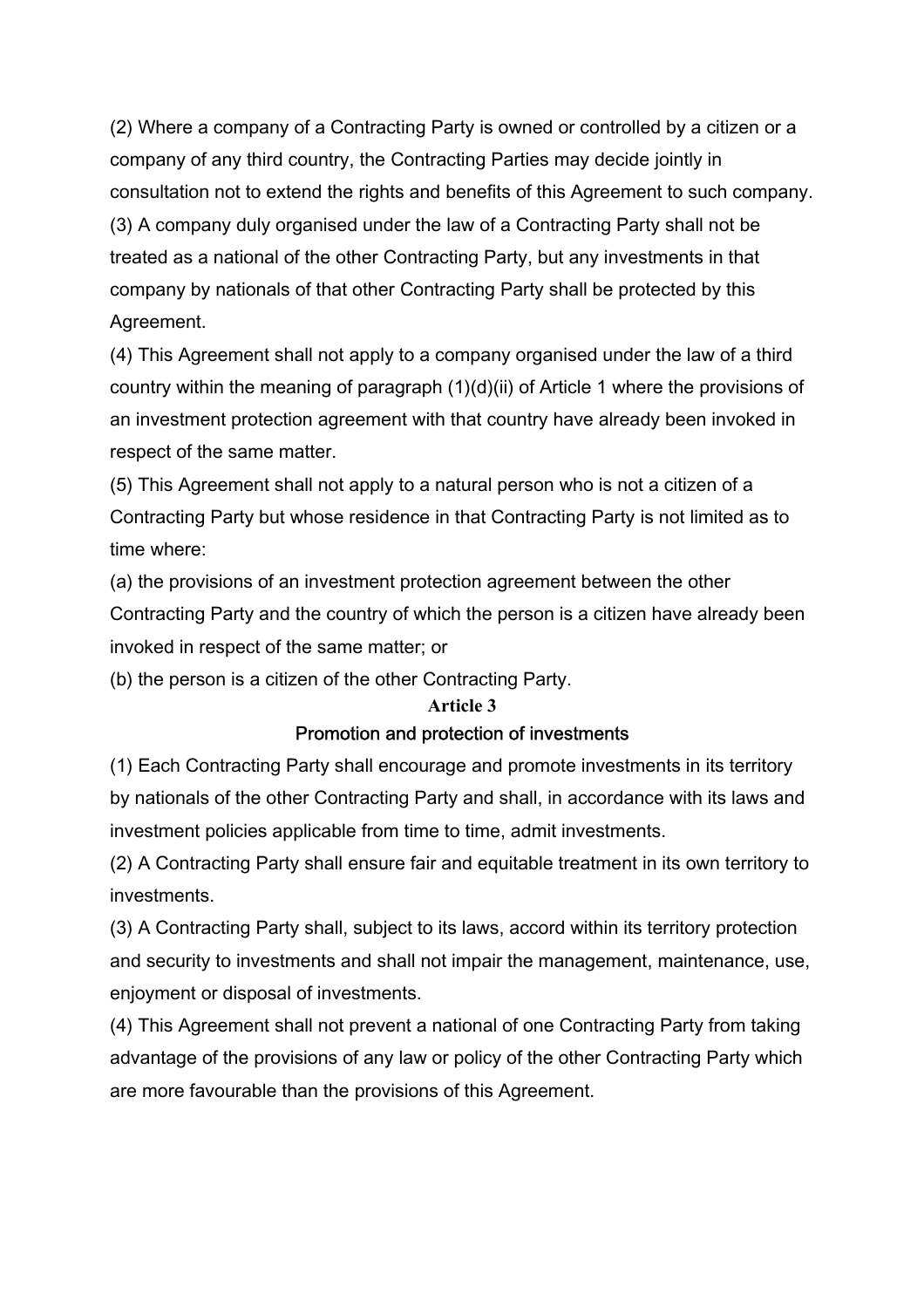#### **Article 4**

# Most favoured nation provisions

A Contracting Party shall at all times treat investments in its own territory on a basis no less favourable than that accorded to investments of nationals of any third country, provided that a Contracting Party shall not be obliged to extend to investments any treatment, preference or privilege resulting from: (a) any customs union, economic union, free trade area or regional economic integration agreement to which the Contracting Party belongs; or (b) the provisions of a double taxation agreement with a third country.

# **Article 5**  Entry and sojourn of personnel

(1) A Contracting Party shall, subject to its laws applicable from time to time relating to the entry and sojourn of non-citizens, permit natural persons who are nationals of the other Contracting Party and personnel employed by companies of that other Contracting Party to enter and remain in its territory for the purpose of engaging in activities connected with investments.

(2) A Contracting Party shall, subject to its laws applicable from time to time, permit nationals of the other Contracting Party who have made investments in the territory of the first Contracting Party to employ within its territory key technical and managerial personnel of their choice regardless of citizenship.

#### **Article 6**

#### Transparency of laws

Each Contracting Party shall, with a view to promoting the understanding of its laws that pertain to or affect investments in its territory by nationals of the other Contracting Party, make, to the best of its ability, such laws public and readily accessible.

#### **Article 7**

# Expropriation and nationalisation

(1) Neither Contracting Party shall nationalise, expropriate or subject to measures having effect equivalent to nationalisation or expropriation (hereinafter referred to as "expropriation") the investments of nationals of the other Contracting Party unless the following conditions are complied with:

(a) the expropriation is for a public purpose related to the internal needs of that Contracting Party and under due process of law;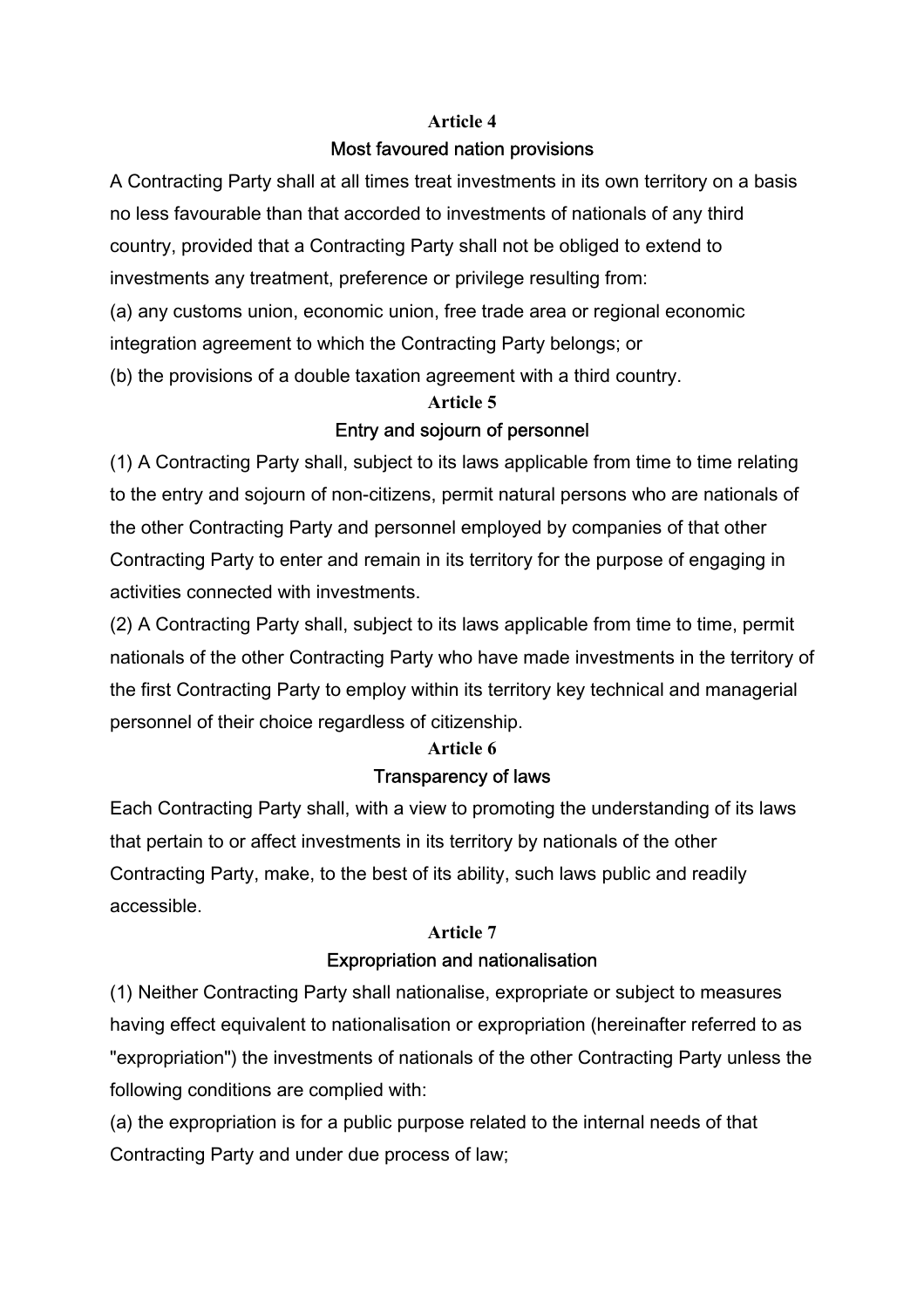(b) the expropriation is non-discriminatory; and

(c) the expropriation is accompanied by the payment of prompt, adequate and effective compensation.

(2) The compensation referred to in paragraph 1 of this Article shall be computed on the basis of the market value of the investment immediately before the expropriation or impending expropriation became public knowledge. Where that value cannot be readily ascertained, the compensation shall be determined in accordance with generally recognised principles of valuation and equitable principles taking into account factors including the capital invested, depreciation, capital already repatriated, replacement value and currency exchange rate movements.

(3) The compensation shall be paid without undue delay, shall include interest at a commercially reasonable rate from the date the measures were taken to the date of payment and shall be freely transferable between the territories of the Contracting Parties. The compensation shall be payable either in the currency in which the investment was originally made or, if requested by the national, in any other freely convertible currency.

# **Article 8**  Compensation for losses

When a Contracting Party adopts any measures relating to losses in respect of investments in its territory by citizens or companies of any other country owing to war or other armed conflict, revolution, a state of national emergency, civil disturbance or other similar events, the treatment accorded to nationals of the other Contracting Party as regards restitution, indemnification, compensation or other settlement shall be no less favourable than that which the first Contracting Party accords to citizens or companies of any third country.

#### **Article 9 Transfers**

(1) A Contracting Party shall, when requested by a national of the other Contracting Party, and subject to its right in exceptional balance of payments difficulties to exercise equitably and in good faith powers conferred by its law, permit all funds of that national related to an investment in its territory to be transferred freely and without unreasonable delay. Such funds include the following:

(a) the initial capital plus any additional capital used to maintain or expand the investment;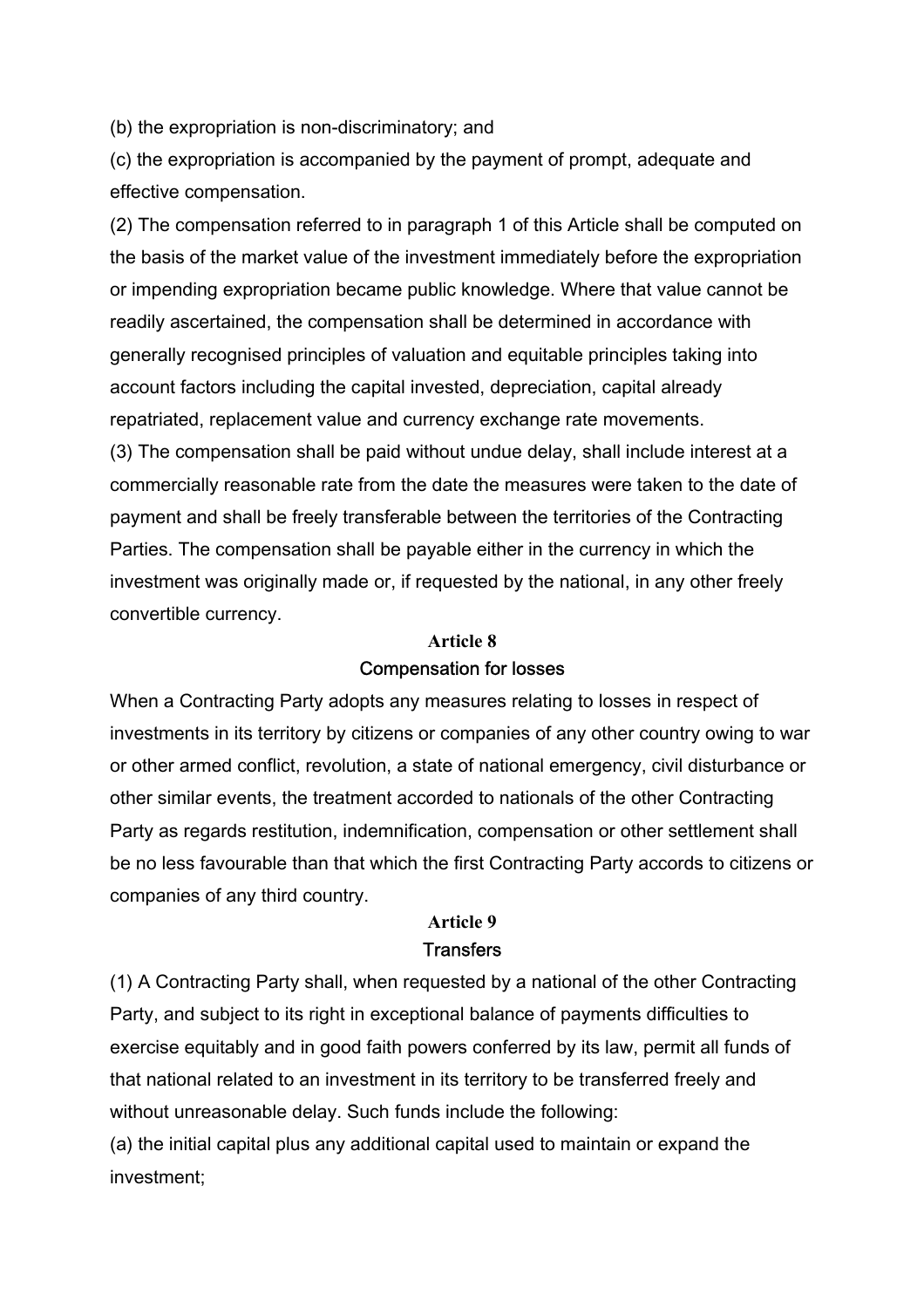(b) returns;

(c) proceeds from the sale or partial sale or liquidation of the investment;

(d) payments made pursuant to a loan agreement or for the losses referred to in Article 8; and

(e) unspent earnings and other remuneration of personnel engaged from abroad in connection with that investment;

(2) The transfers abroad of such funds and the earnings of personnel shall be permitted in freely convertible currency. Unless otherwise agreed by the national and the Contracting Party concerned, transfers shall be made at the exchange rate applying on the date of transfer in accordance with the law of the Contracting Party which has admitted the investment.

(3) A Contracting Party may protect the rights of all creditors, or ensure the satisfaction of judgments in adjudicatory proceedings, through the equitable, nondiscriminatory and good faith application of its law.

# **Article 10**  Consultations between Contracting Parties

The Contracting Parties shall consult at the request of either of them on matters concerning the interpretation or application this Agreement.

#### **Article 11**

# Settlement of disputes between Contracting Parties

(1) The Contracting Parties shall endeavour to resolve any dispute between them connected with this Agreement by prompt and friendly consultations and negotiations.

(2) If a dispute is not resolved by such means within six months of one Contracting Party seeking in writing such negotiations or consultations, it shall be submitted at the request of either Contracting Party to an Arbitral Tribunal established in accordance with the provisions of Annex A of this Agreement or, by agreement, to any other international tribunal.

#### **Article 12**

# Settlement of disputes between a Contracting Party and a national of the other Contracting Party

(1) In the event of a dispute between a Contracting Party and a national of the other Contracting Party relating to an investment, the parties to the dispute shall initially seek to resolve the dispute by consultations and negotiations.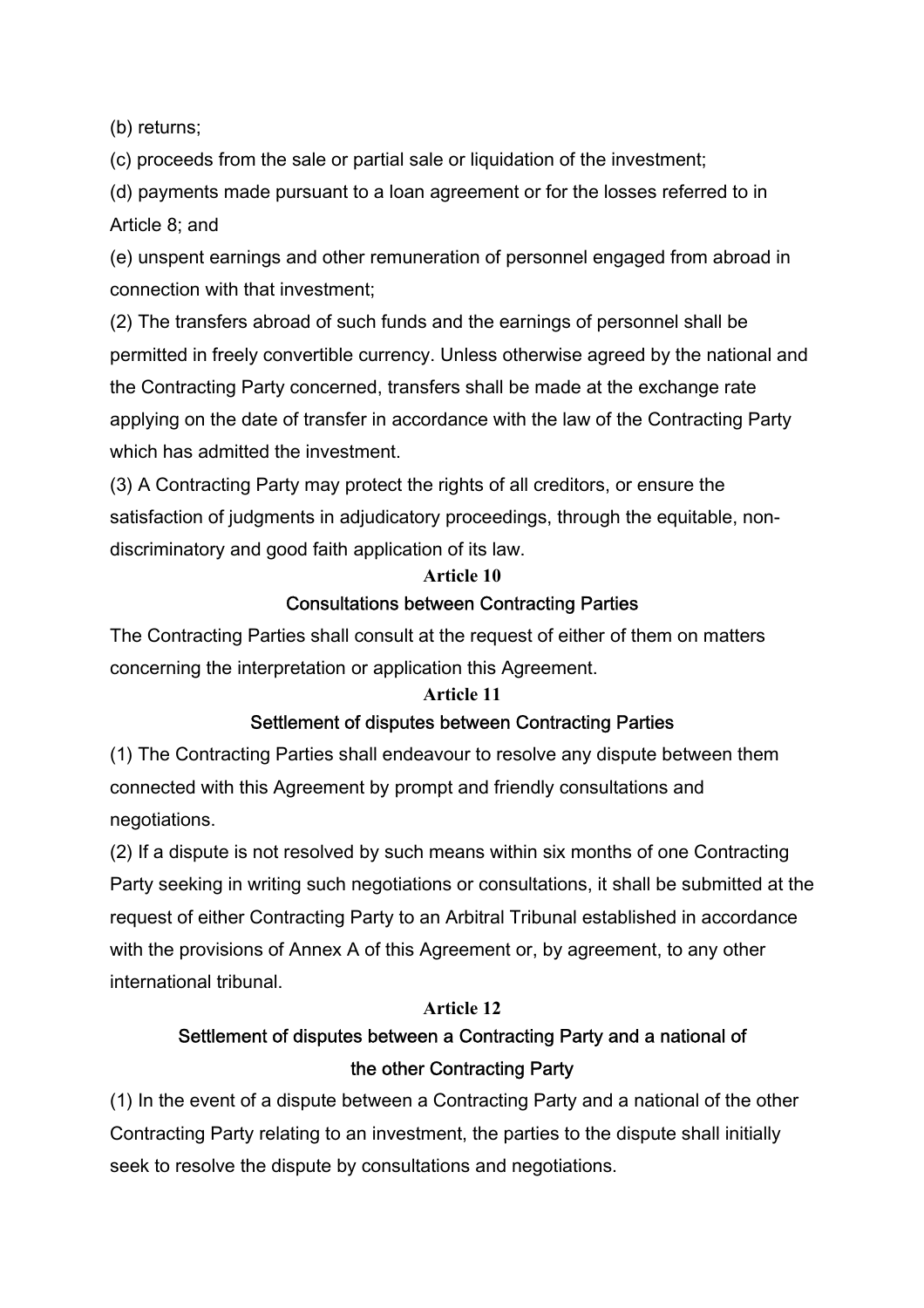(2) If the dispute in question cannot be resolved through consultations and negotiations, either party to the dispute may:

(a) in accordance with the law of the Contracting Party which has admitted the investment, initiate proceedings before that Contracting Party's competent judicial or administrative bodies;

(b) if both Contracting Parties are at that time party to the 1965 Convention on the Settlement of Investment Disputes between States and Nationals of other States ("the Convention"), refer the dispute to the International Centre for the Settlement of Investment Disputes ("the Centre") for conciliation or arbitration pursuant to Articles 28 or 36 of the Convention;

(c) if both Contracting Parties are not at that time party to the Convention, refer the dispute to an Arbitral Tribunal constituted in accordance with Annex B of this Agreement, or by agreement, to any other arbitral authority.

(3) Where a dispute is referred to the Centre pursuant to sub-paragraph (2)(b) of this Article:

(a) where that action is taken by a national of one Contracting Party, the other Contracting Party shall consent in writing to the submission of the dispute to the Centre within thirty days of receiving such a request from the national;

(b) if the parties to the dispute cannot agree whether conciliation or arbitration is the more appropriate procedure, the national affected shall have the right to choose; (c) a company which is constituted or incorporated under the law in force in the territory of one Contracting Party and in which before the dispute arises the majority of the shares are owned by nationals of the other Contracting Party shall, in accordance with Article 25(2)(b) of the Convention, be treated for the purposes of the Convention as a company of the other Contracting Party.

(4) Once an action referred to in paragraph (2) of this Article has been taken, neither Contracting Party shall pursue the dispute through diplomatic channels unless:

(a) the relevant judicial or administrative body, the Secretary-General of the Centre, the arbitral authority or tribunal or the conciliation commission, as the case may be, has decided that it has no jurisdiction in relation to the dispute in question; or

(b) the other Contracting Party has failed to abide by or comply with any judgment, award, order or other determination made by the body in question.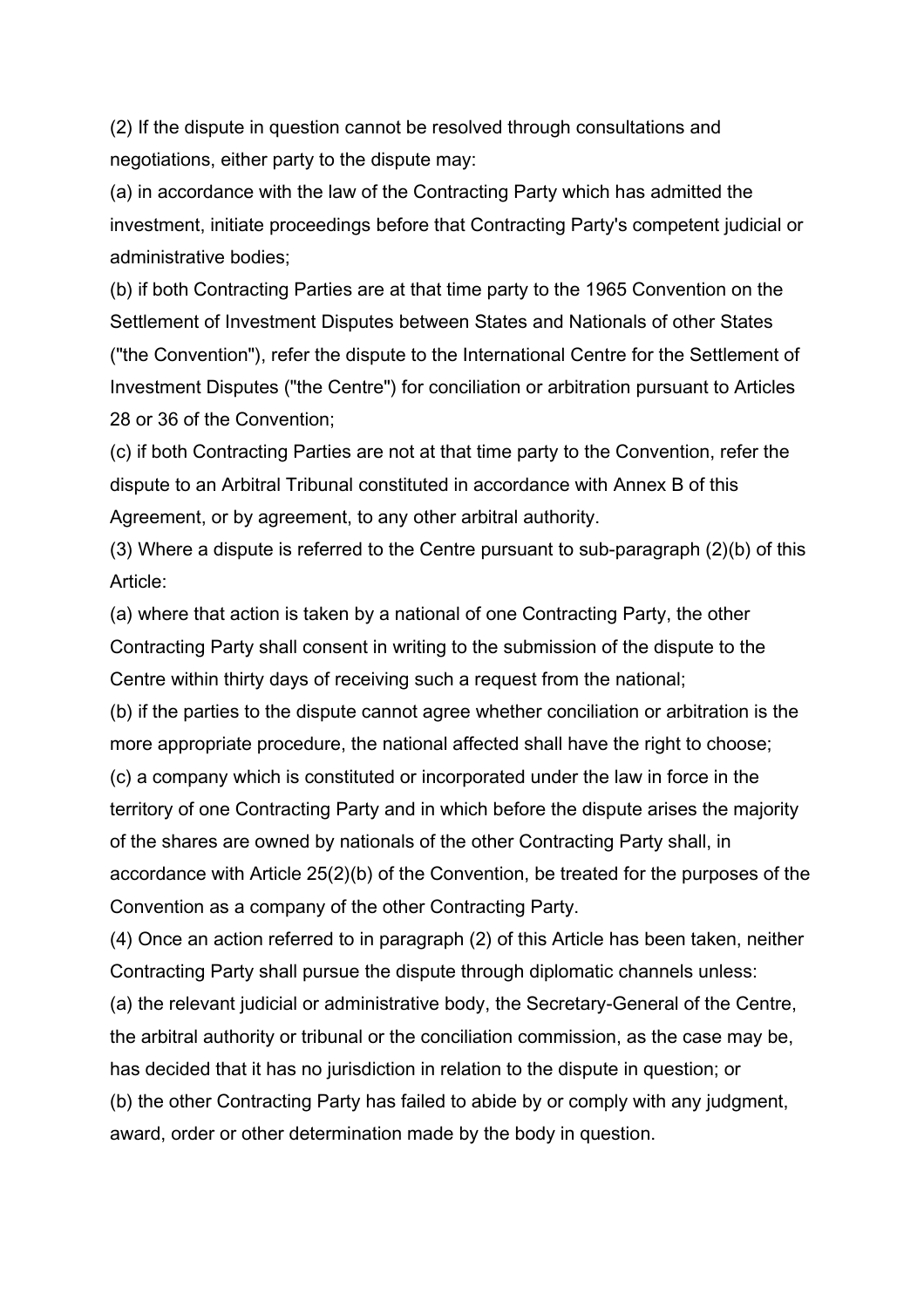(5) In any proceeding involving a dispute relating to an investment, a Contracting Party shall not assert, as a defence, counter-claim, right of set-off or otherwise, that the national concerned has received or will receive, pursuant to an insurance or guarantee contract, indemnification or other compensation for all or part of any alleged loss.

#### **Article 13**

### Settlement of disputes between nationals of the Contracting Parties

A Contracting Party shall in accordance with its law:

(a) provide nationals of the other Contracting Party who have made investments within its territory and personnel employed by them for activities associated with investments full access to its competent judicial or administrative bodies in order to afford means of asserting claims and enforcing rights in respect of disputes with its own nationals;

(b) permit its nationals to select means of their choice to settle disputes relating to investments with the nationals of the other Contracting Party, including arbitration conducted in a third country; and

(c) provide for the recognition and enforcement of any resulting judgments or awards.

#### **Article 14 Subrogation**

(1) If a Contracting Party or an agency of a Contracting Party makes a payment to a national of that Contracting Party under a guarantee, a contract of insurance or other form of indemnity it has granted in respect of an investment, the other Contracting Party shall recognise the transfer of any right or title in respect of such investment. The subrogated right or claim shall not be greater than the original right or claim of the national.

(2) Where a Contracting Party has made a payment to its national and has taken over rights and claims of the national, that national shall not, unless authorised to act on behalf of the Contracting Party making the payment, pursue those rights and claims against the other Contracting Party.

#### **Article 15**

#### Entry into force, duration and termination

(1) This Agreement shall enter into force thirty days after the date on which the Contracting Parties shall have notified each other that their constitutional requirements for the entry into force of this Agreement have been fulfilled. It shall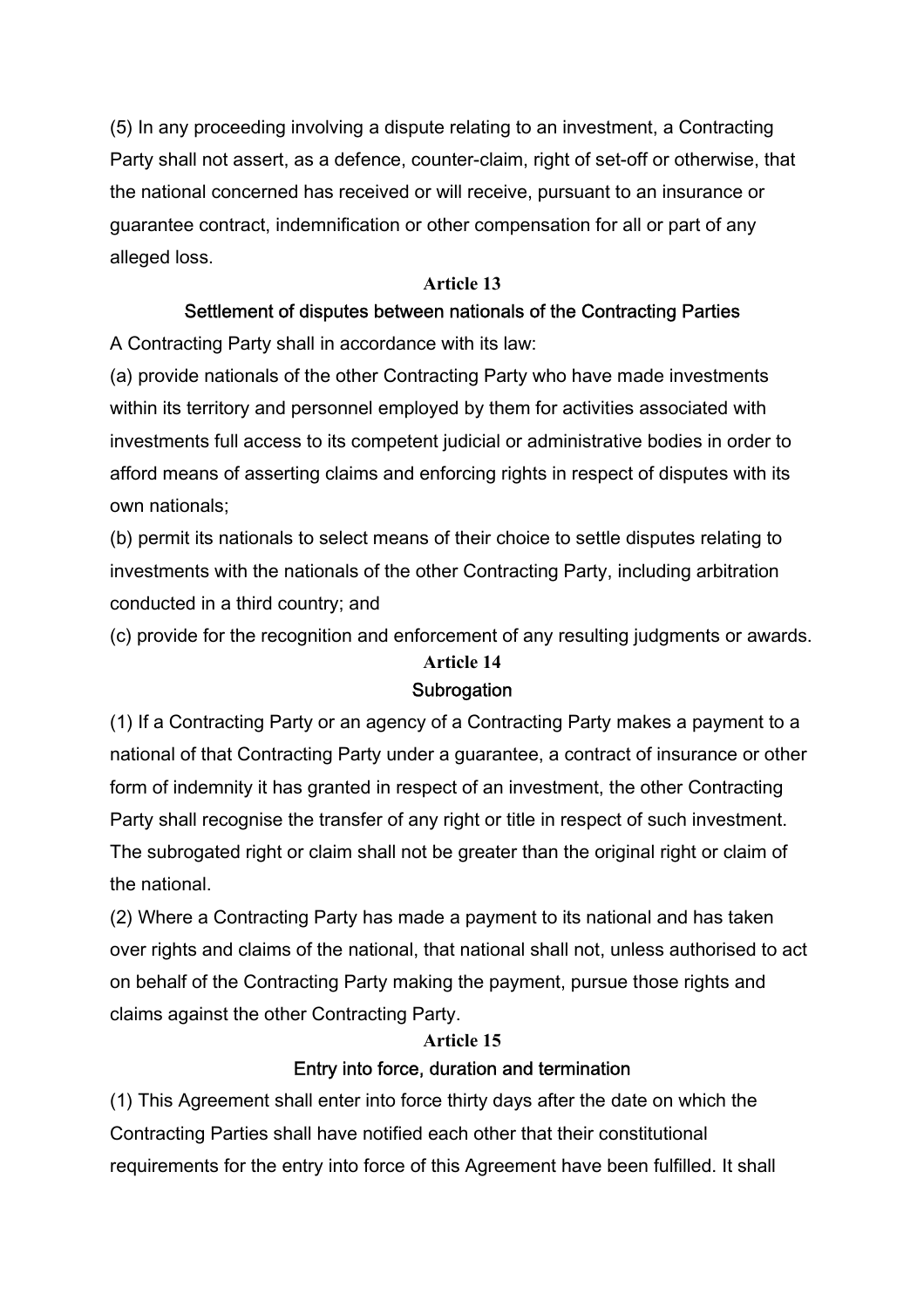remain in force for a period of fifteen years and thereafter shall remain in force indefinitely, unless terminated in accordance with paragraph (2) of this Article. (2) Either Contracting Party may terminate this Agreement at any time after it has been in force for fifteen years by giving one year's written notice to the other Contracting Party.

(3) Notwithstanding termination of this Agreement pursuant to paragraph (2) of this Article, the Agreement shall continue to be effective for a further period of fifteen years from the date its termination in respect of investments made or acquired before the date of termination of this Agreement.

IN WITNESS WHEREOF the undersigned, being duly authorised, have signed this Agreement.

DONE in duplicate at Vientiane on the 6th day of April, 1994 in the English and Lao languages, both texts being equally authentic.

FOR AUSTRALIA: MICHAEL MANN

[Signed:]

FOR THE LAO PEOPLE'S DEMOCRATIC REPUBLIC: LEUANE SOMBOUNKHANH [Signed:]

# **ANNEX A**

# **PROVISIONS FOR THE ESTABLISHMENT OF AN ARBITRAL TRIBUNAL FOR THE SETTLEMENT OF DISPUTES BETWEEN THE CONTRACTING PARTIES**

(1) The Arbitral Tribunal referred to in Article 11 shall consist of three persons appointed as follows:

(a) each Contracting Party shall appoint one arbitrator;

(b) the arbitrators appointed by the Contracting Parties shall, within sixty days of the appointment of the second of them, by agreement, select a third arbitrator who shall be a national of a third country which has diplomatic relations with both Contracting Parties;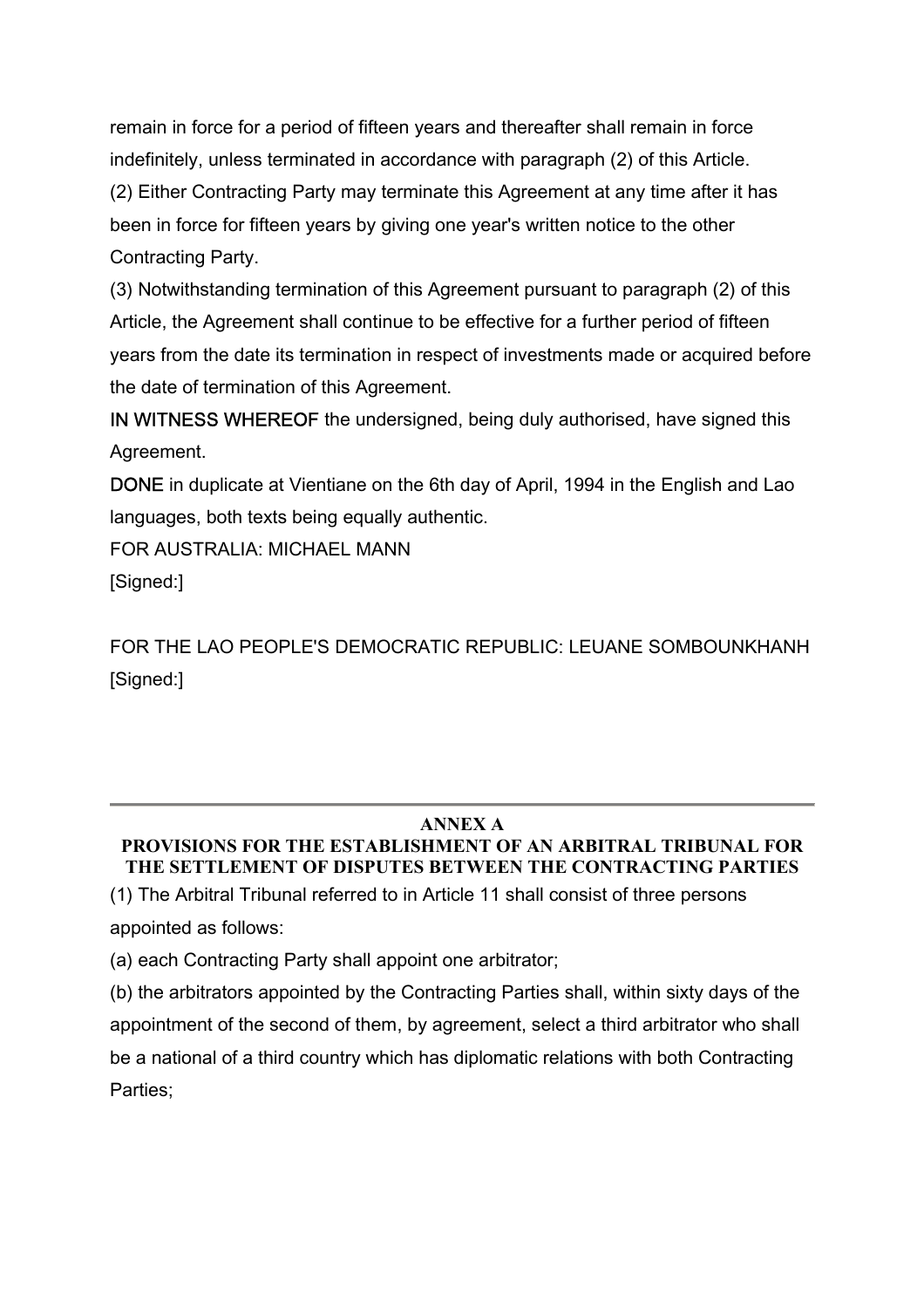(c) the Contracting Parties shall, within sixty days of the selection of the third arbitrator, approve the selection of that arbitrator who shall act as Chairman of the Tribunal.

(2) Arbitration proceedings shall be instituted upon notice being given through the diplomatic channel by the Contracting Party instituting such proceedings to the other Contracting Party. Such notice shall contain a statement setting forth in summary form the grounds of the claim, the nature of the relief sought, and the name of the arbitrator appointed by the Contracting Party instituting such proceedings. Within sixty days after the giving of such notice the respondent Contracting Party shall notify the Contracting Party instituting proceedings of the name of the arbitrator appointed by the respondent Contracting Party.

(3) If, within the time limits provided for in paragraph (1)(c) and paragraph (2) of this Annex, the required appointment has not been made or the required approval has not been given, either Contracting Party may request the President of the International Court of Justice to make the necessary appointment. If the President is a national of either Contracting Party or is otherwise unable to act, the Vice-President shall be invited to make the appointment. If the Vice-President is a national of either Contracting Party or is unable to act, the Member of the International Court of Justice next in seniority who is not a national of either Contracting Party shall be invited to make the appointment.

(4) In case any arbitrator appointed as provided for in this Annex shall resign or become unable to act, a successor arbitrator shall be appointed in the same manner as prescribed for the appointment of the original arbitrator and the successor shall have all the powers and duties of the original arbitrator.

(5) The Arbitral Tribunal shall convene at such time and place as shall be fixed by the Chairman of the Tribunal. Thereafter, the Arbitral Tribunal shall determine where and when it shall sit.

(6) The Arbitral Tribunal shall decide all questions relating to its competence and shall, subject to any agreement between the Contracting Parties, determine its own procedure.

(7) Before the Arbitral Tribunal makes a decision, it may at any stage of the proceedings propose to the Contracting Parties that the dispute be settled amicably. The Arbitral Tribunal shall reach its award by majority vote taking into account the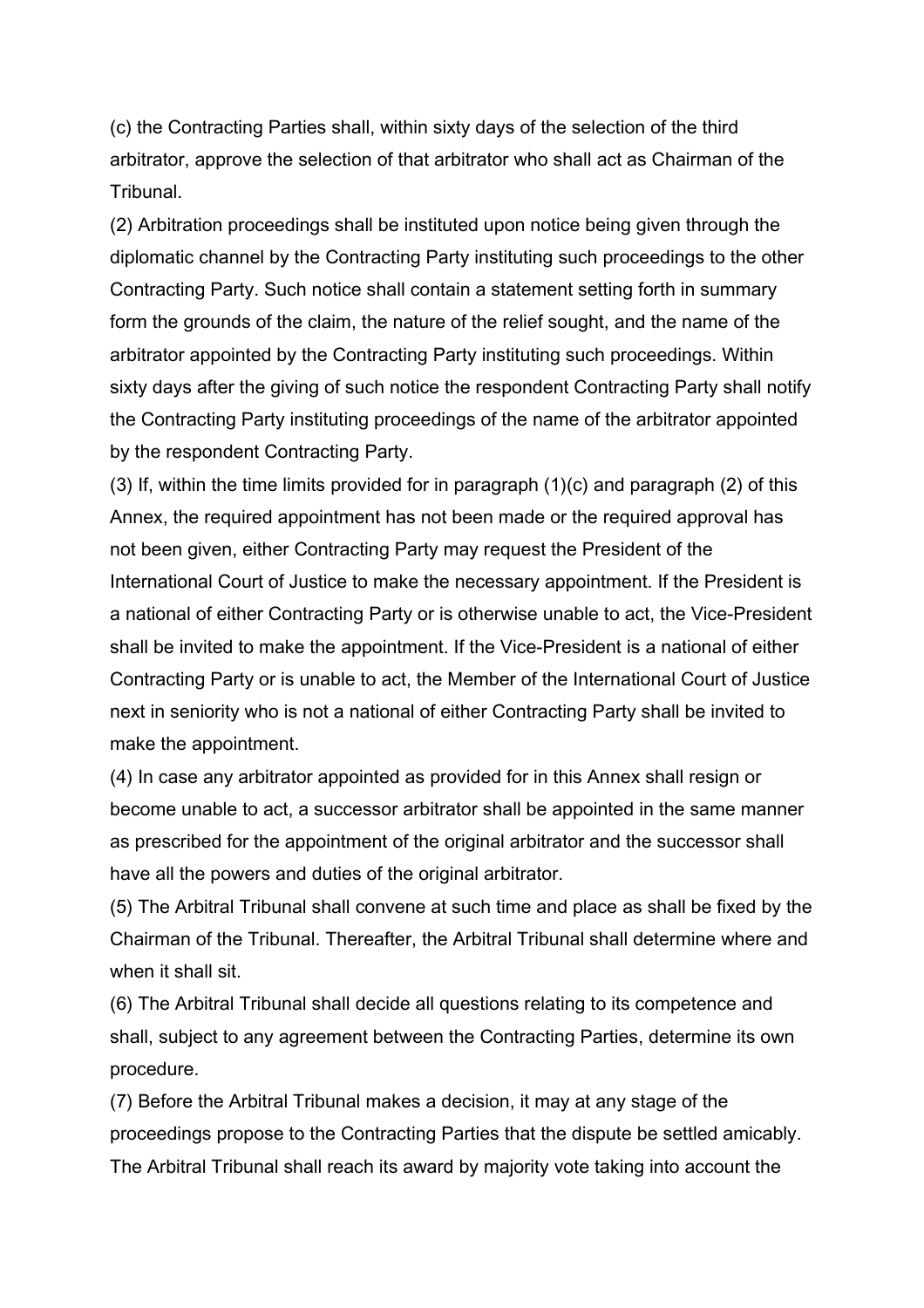provisions of this Agreement, the international agreements both Contracting Parties have concluded and the generally recognised principles of international law.

(8) Each Contracting Party shall bear the costs of its appointed arbitrator. The cost of the Chairman of the Tribunal and other expenses associated with the conduct of the arbitration shall be borne in equal parts by both Contracting Parties. The Arbitral Tribunal may decide, however, that a higher proportion of costs shall be borne by one of the Contracting Parties.

(9) The Arbitral Tribunal shall afford to the Contracting Parties a fair hearing. It may render an award on the default of a Contracting Party. Any award shall be rendered in writing and shall state its legal basis. A signed counterpart of the award shall be transmitted to each Contracting Party.

(10) An award shall be final and binding on the Contracting Parties.

#### **ANNEX B**

#### **PROVISIONS FOR THE ESTABLISHMENT OF AN ARBITRAL TRIBUNAL FOR THE SETTLEMENT OF DISPUTES BETWEEN A CONTRACTING PARTY AND A NATIONAL OF THE OTHER CONTRACTING PARTY**

(1) The Arbitral Tribunal referred to in paragraph (2)(c) of Article 12 shall consist of 3 persons appointed as follows:

(a) each party to the dispute shall appoint one arbitrator;

(b) the arbitrators appointed by the parties to the dispute shall, within sixty days of the appointment of the second of them, by agreement, select an arbitrator as Chairman of the Tribunal who shall be a national of a third country which has diplomatic relations with both Contracting Parties.

(2) Arbitration proceedings shall be instituted by written notice setting forth the grounds of the claim, the nature of the relief sought and the name of the arbitrator appointed by the party instituting such proceedings.

(3) If a party to the dispute, receiving notice in writing from the other party of the institution of arbitration proceedings and the appointment of an arbitrator, shall fail to appoint its arbitrator within sixty days of receiving notice from the other party, or if, within one hundred and twenty days after a party has given notice in writing instituting the arbitration proceedings, agreement has not been reached on a Chairman of the Tribunal, either party to the dispute may request the Secretary-General of the Permanent Court of Arbitration at The Hague to make the necessary appointment.